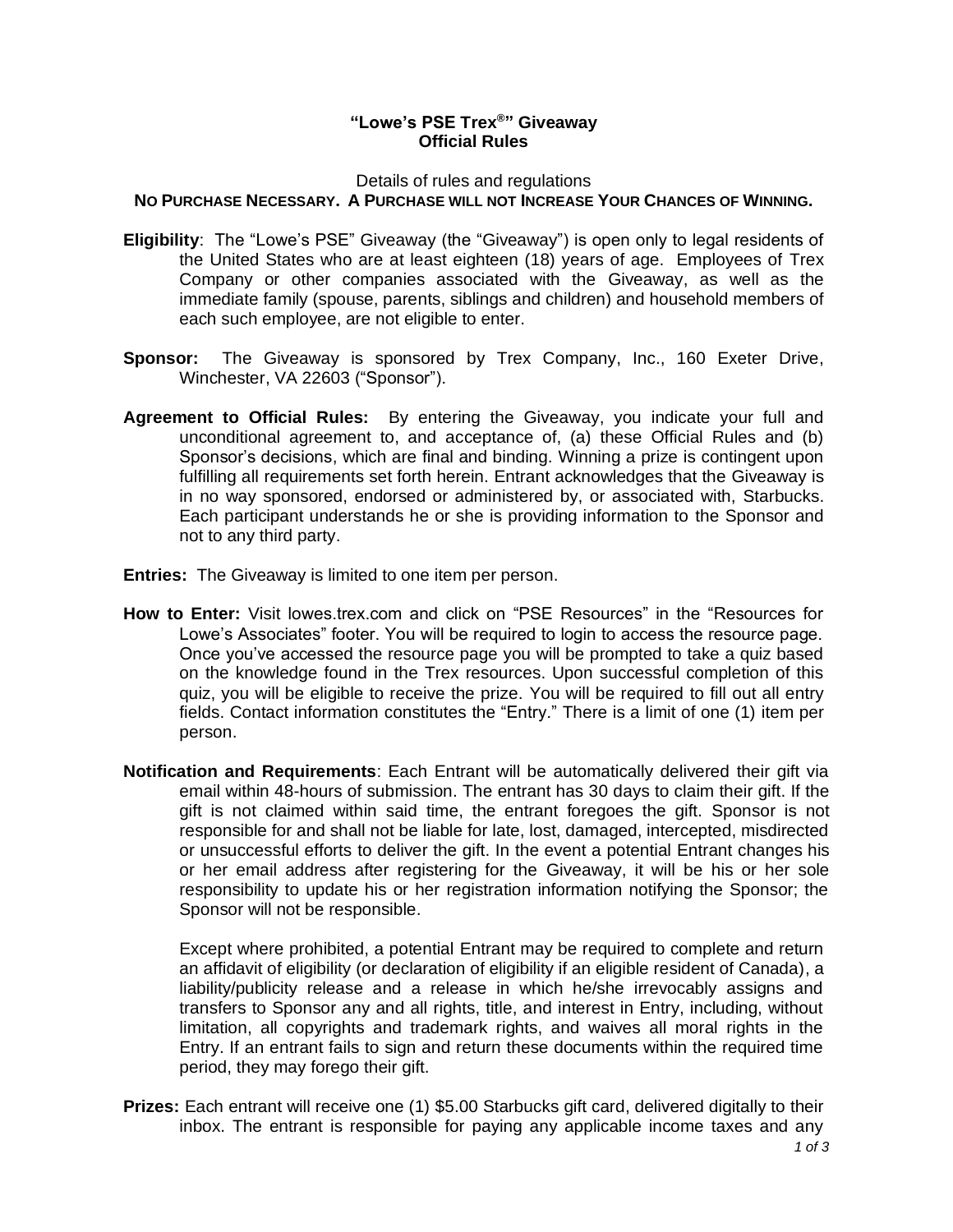and all other costs and expenses not listed above. Any prize details not specified above will be determined by Sponsor in its sole discretion. A prize may not be transferred and must be accepted as awarded. You may not request cash or a substitute prize; however, Sponsor reserves the right to substitute a prize with another prize of equal or greater value if the prize is not available for any reason, as determined by Sponsor in its sole discretion.

- **General Conditions:** In the event that the operation, security or administration of the Giveaway is impaired in any way for any reason, including, but not limited to fraud, virus or other technical problem, Sponsor may, in its sole discretion, either: (a) suspend the Giveaway to address the impairment and then resume the Giveaway in a manner that best conforms to the spirit of these Official Rules; or (b) award the prize according to the procedures set forth above from among the eligible entries received up to the time of the impairment. Sponsor reserves the right in its sole discretion to disqualify any individual it finds to be tampering with the entry process or the operation of the Giveaway or to be acting in violation of these Official Rules or in an unsportsmanlike or disruptive manner. Any attempt by any person to undermine the legitimate operation of the Giveaway may be a violation of criminal and civil law, and, should such an attempt be made, Sponsor reserves the right to seek damages from any such person to the fullest extent permitted by law. Failure by Sponsor to enforce any term of these Official Rules shall not constitute a waiver of that provision. Proof of sending any communication to Sponsor by mail shall not be deemed proof of receipt of that communication by Sponsor. In the event of a dispute as to any online entry, the authorized account holder of the email address used to enter will be deemed to be the participant. The "authorized account holder" is the natural person who is assigned to an email address by an Internet access provider, online service provider or other organization responsible for assigning email addresses for the domain associated with the submitted email address. The Giveaway is subject to federal, state and local laws and regulations and is void where prohibited.
- **Release and Limitations of Liability:** By participating in the Giveaway, you agree to release and hold harmless Sponsor, their respective parent, subsidiaries, affiliates and each of their respective officers, directors, employees and agents (the "Released Parties") from and against any claim or cause of action arising out of participation in the Giveaway or receipt or use of any prize, including, but not limited to: (a) unauthorized human intervention in the Giveaway; (b) technical errors related to computers, servers, providers, or telephone, or network lines; (c) printing errors; (d) lost, late, postage-due, misdirected, or undeliverable mail; (e) errors in the administration of the Giveaway or the processing of entries; or (f) injury or damage to persons or property which may be caused, directly or indirectly, in whole or in part, from entrant's participation in the Giveaway or receipt or use of any prize. You further agree that in any cause of action, the Released Parties' liability will be limited to the cost of entering and participating in the Giveaway, and in no event shall the Released Parties be liable for attorney's fees. You waive the right to claim any damages whatsoever, including, but not limited to, punitive, consequential, direct or indirect damages.
- **Privacy and Publicity:** Any information you submit as part of the Giveaway will be used for purposes of this Giveaway and treated in accordance with Sponsor's [Privacy Policy.](https://www.trex.com/footer/privacy-policy/) Except where prohibited, participation in the Giveaway constitutes an entrant's consent to Sponsor's use of his/her name, likeness, voice, opinions, biographical